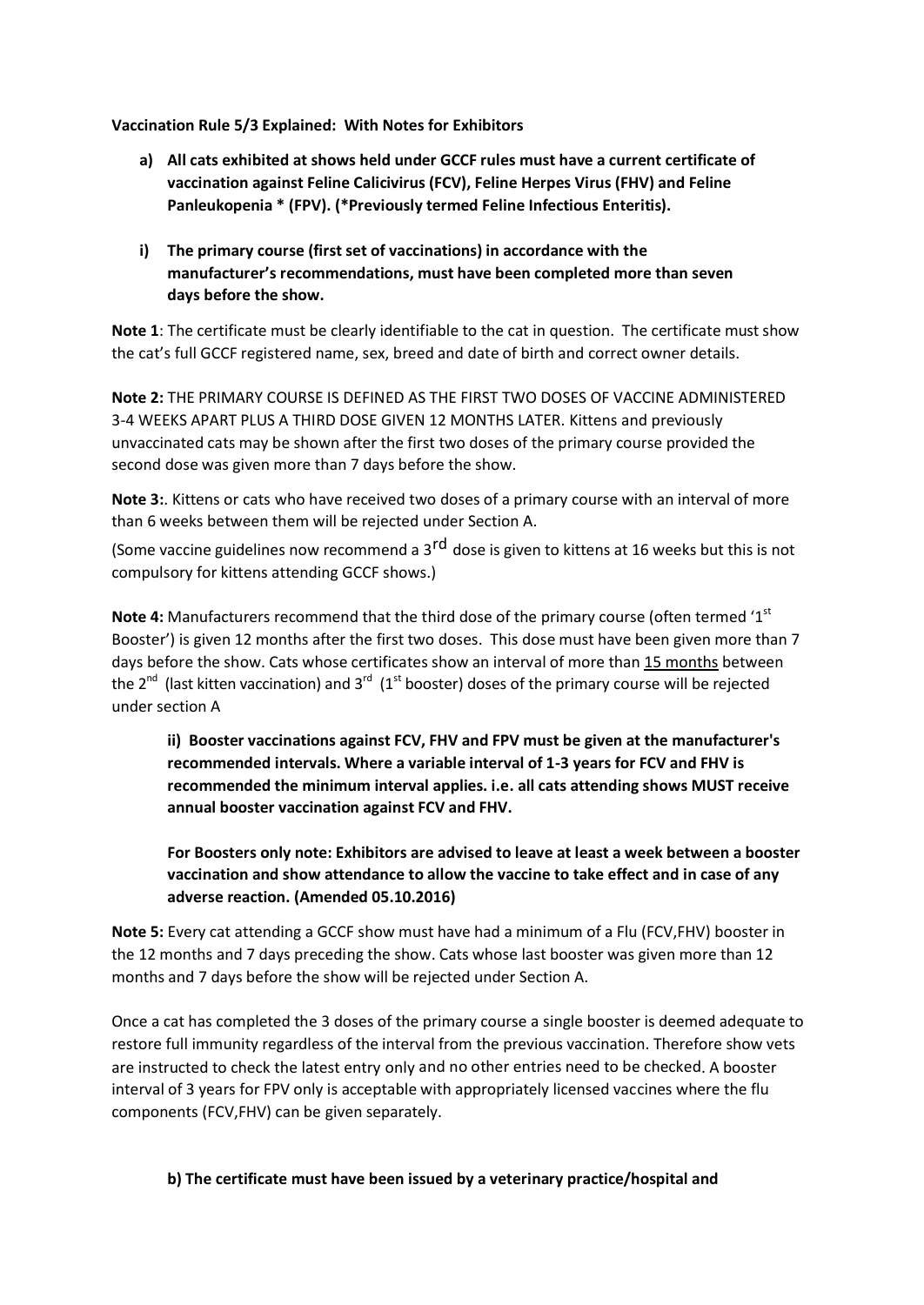## **the all vaccination entries signed by a Veterinary Surgeon or by a listed Veterinary Nurse under the direction of a Veterinary Surgeon.**

**Note 6:** Exhibitors are advised to check that the vet or listed veterinary nurse has signed and correctly dated each entry. The entry should include a sticker showing the brand, batch number and expiry date of the vaccine. A hand written entry is acceptable but must include all the details from the original sticker.

**c. Cats unaccompanied by a vaccination certificate will also be rejected under Section A unless the exhibitor undertakes to provide proof of vaccination, valid for that show, by sending the certificate to the GCCF Office within seven days of the show. Failure to do so will lead to disqualification from the show and the cat's name will be placed on the rejection list until proof of vaccination is received in the Office.**

**Note 7:** Electronic (scanned or photographed) copies are now accepted by the GCCF office but copies must show the cat/owner details and those of the veterinary practice issuing the certificate as well as the signed vaccination entries.

**Note 8: REPLACEMENT CERTIFICATES** When a certificate is lost the owner must get a replacement from their veterinary surgeon which must comply with GCCF rules and be clearly labeled as a replacement.

## **CHANGES TO GCCF VACCINE RULE 5/3 - GUIDANCE NOTES JFOR OWNERS**

Kittens must have received two doses of vaccine against Feline Calicivirus (FCV), Feline Herpes Virus (FHV) and Feline Panleukopenia \* (FPV). (\*Previously termed Feline Infectious Enteritis), Áone at approx. 9 and the second at approximately 12 weeks.

If the interval between doses exceeded 6 weeks the vaccination is invalid as the period elapsed is too long for the  $2^{nd}$  dose to be fully effective.

In these circumstances either:

- i. If the elapsed interval from the second dose is less than 6 weeks when the error is corrected a single third dose of vaccine is sufficient to confer full immunity.
- ii. If the elapsed interval from the second dose is more than 6 weeks the kitten course of 2 doses of vaccine, 3-4 weeks apart must be repeated.

The cat must have received a third vaccination, often termed 'first booster' one year after the second vaccination was given. To comply with GCCF rules this must be administered no more than 15 months after the second vaccination. If this period is exceeded ie the third vaccination is more than 3 months overdue a 2 dose kitten course must be repeated.

NB If a young queen is mated resulting in her third vaccination ( $1<sup>st</sup>$  booster) being due in pregnancy or lactation it is highly recommended that consideration is given to administering it early ie at least 2 weeks before mating. This is good practice as it will help to ensure that the kittens receive adequate maternally derived antibodies in the colostrum. Failure to do this may result in her vaccination certificate being invalid for show purposes as the queen should not receive a vaccine during pregnancy and lactation.

In all cases the cat's last booster vaccine must have been given less than 12 months and 7 days preceding the show.